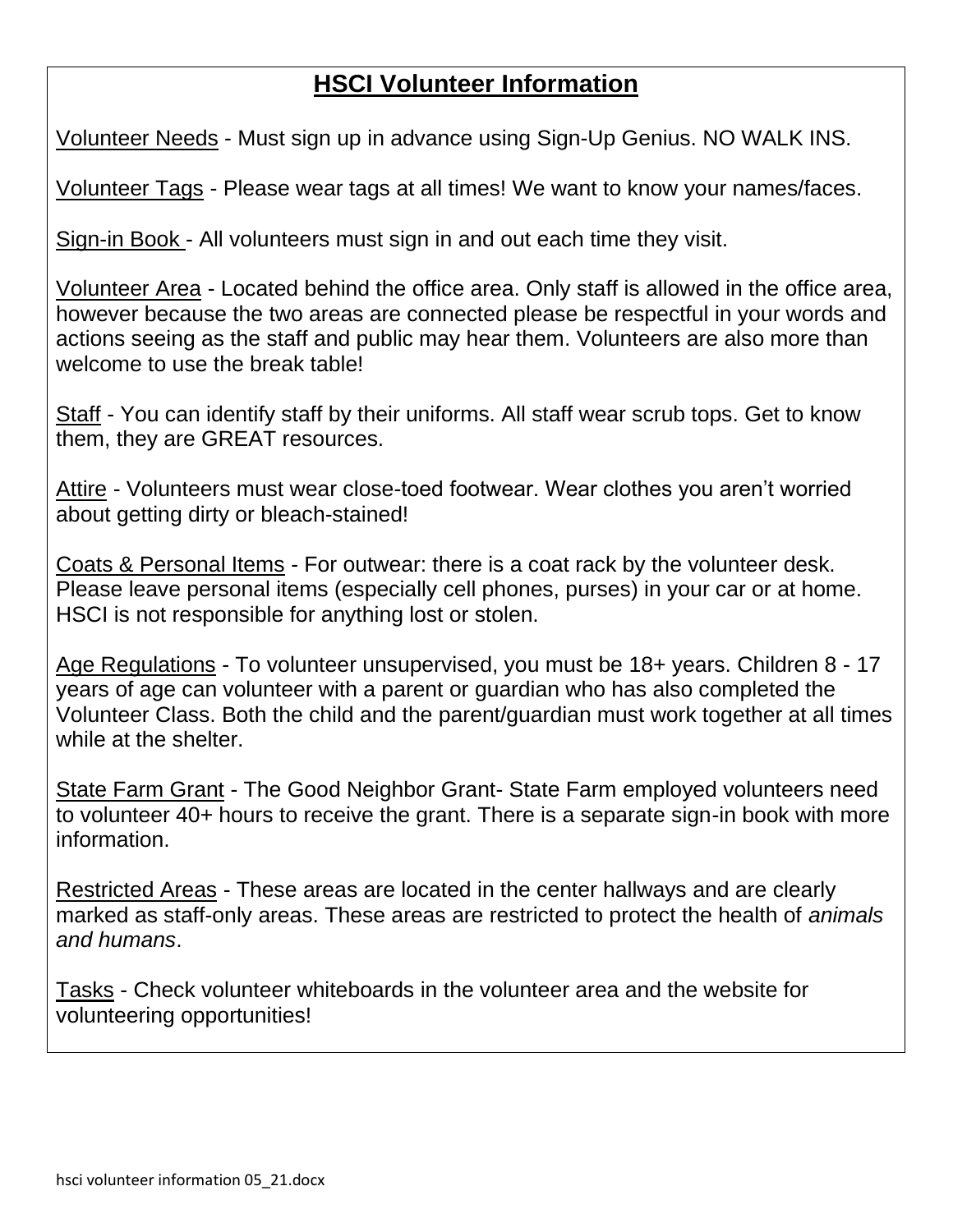Recycling - Plastic bottles/glass: bins in hallway leading into Office area. Aluminum cans: near east-side entry.

Showing Pets - Staff shows animals to potential adopters. If you are approached about available pets, please locate an adoption team member for assistance.

Consistency - We recommend volunteers choose a weekly time to visit. A commitment of 4 hours a month is the minimum we ask. Please check out Sign Up Genius on our website as another way to volunteer for activities.

Procedures - In the best interest of our pets, any volunteer failing to follow our procedures or being disruptive to others may be re-assigned to another task or asked to leave and volunteer contract may be terminated.

Pet Waste - Dog waste should be picked up immediately and disposed of properly in the outdoor receptacles. Cat waste should be removed daily and disposed of properly.

Feeding - ONLY Animal Care Staff feed the animals here at HSCI.

Other - If you do not feel comfortable with animal handling there are other ways to donate your time. Please ask a staff member for more information.

*\* The most important thing is to remember why you are here- for the animals. Remain open-minded, be safe and have fun!* 

> Thank you for being here! (309) 451-1000 [http://www.hscipets.org](http://www.hscipets.org/)

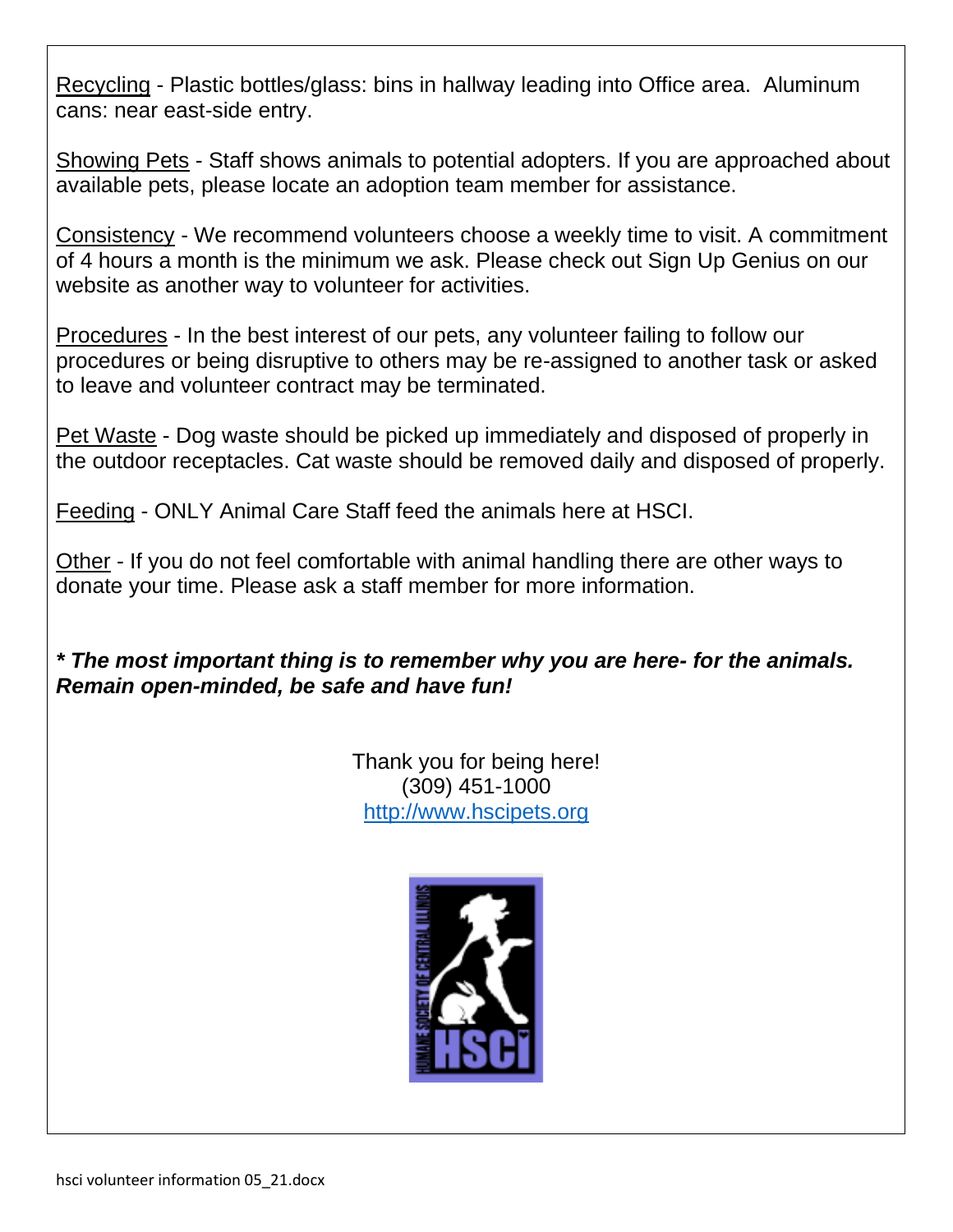Humane Society of Central Illinois 423 Kays Drive, Normal, IL 61761 Phone: (309) 451-1000 \*Fax: (309) 451-1834

## **Humane Society of Central Illinois Volunteer Waiver of Liability**

I, \_\_\_\_\_\_\_\_\_\_\_\_\_\_\_\_\_\_\_\_\_\_\_\_\_\_\_\_\_\_\_\_\_\_\_, hereby agree to accept a position as a volunteer worker for the Humane Society of Central Illinois, (herein after referred to as the "Society"), and, in doing so, I agree to comply with all of the rules and regulations which may be established from time to time by the Society, including that all volunteers under age 18 must be accompanied by a parent/guardian at volunteer training and each and every time they volunteer. I acknowledge that my services are provided strictly on a volunteer basis, without any pay or compensation of any kind, and without liability of any nature on behalf of the Society. All services will be performed at my own risk. I recognize that, in handling animals and performing other volunteer tasks, there exists a risk of injury, including physical harm caused by the animals. On behalf of myself, my heirs, personal representatives and executors, I hereby release, discharge, indemnify, and hold harmless the Society, its agents, volunteers, and employees from any and all claims, causes of action, or demands, or any nature or cause, including costs and attorney's fees incurred by the Society in connection with the same, based on damages or injuries which may be incurred or sustained by me in any way connected with my services for the Society, including, but not limited, to animal bites, accidents, or injuries. I also agree not to willfully disclose information on the Society's donors, adopters, animals or any other confidential and proprietary information to people outside of the Society. I authorize The Humane Society of Central Illinois to use my likeness in a photograph in any and all forms and media, including but not limited to publications, brochures, websites, exhibitions, digital media, social media such as Facebook, and any other printed or digital publications. This agreement shall take effect commencing on:

(Date) (Signature of Volunteer)

*If ages 8 - 17 years, a parent/guardian signature is required;* 

| (Parent/Guardian Signature)          |                                                           |
|--------------------------------------|-----------------------------------------------------------|
| <b>Please Print</b>                  |                                                           |
|                                      |                                                           |
|                                      |                                                           |
|                                      |                                                           |
| Date of Orientation:                 | <b>Volunteer Trainer:</b>                                 |
| In case of emergency, please contact |                                                           |
|                                      | Phone: $\frac{1}{\sqrt{1-\frac{1}{2}} \cdot \frac{1}{2}}$ |

 $\overline{\phantom{a}}$  , and the contract of the contract of the contract of the contract of the contract of the contract of the contract of the contract of the contract of the contract of the contract of the contract of the contrac